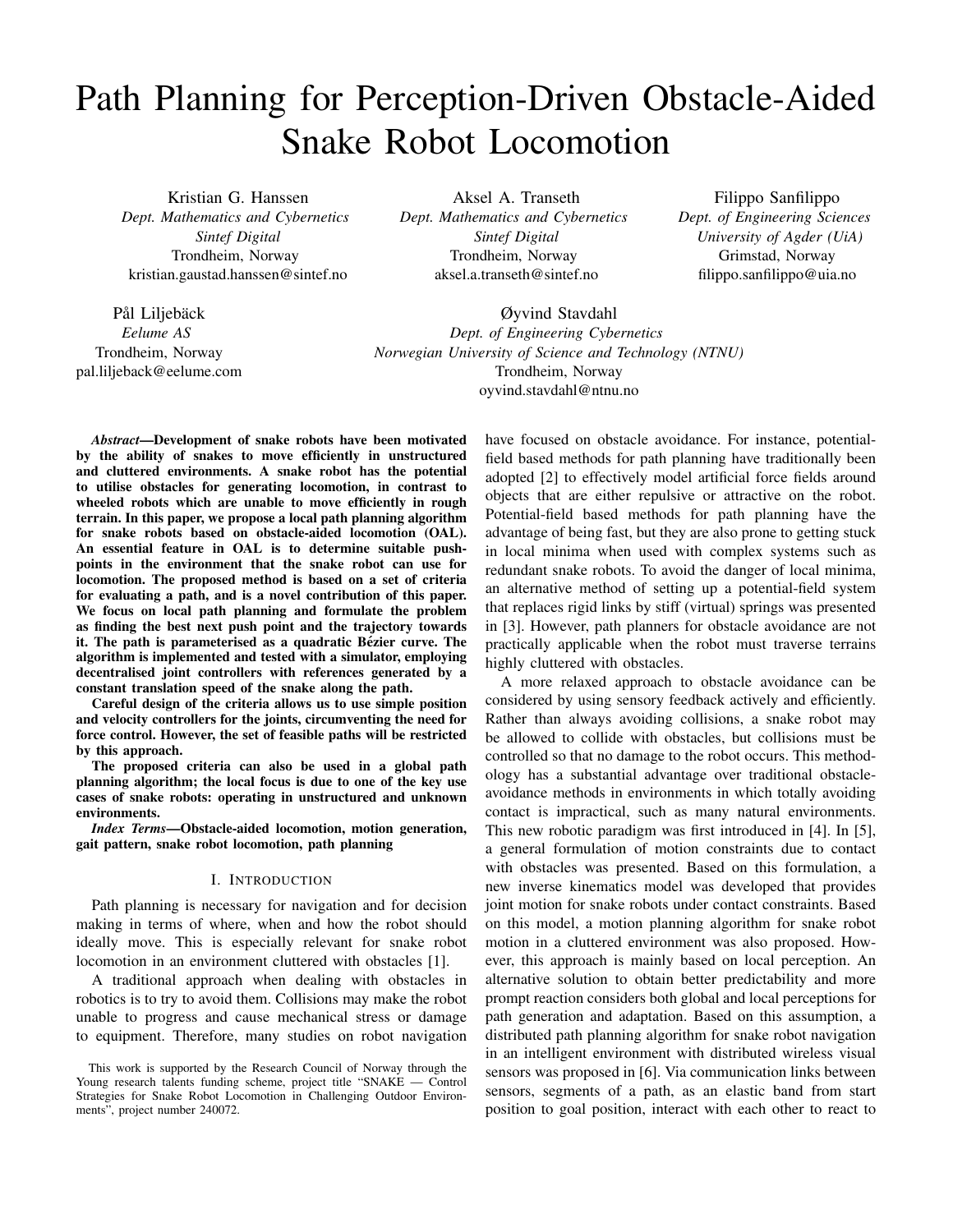repulsive forces from obstacles whilst maintain compliance. The compliance has to be subject to the robot kinematic constraints and the elastic band may change to rigid or even to a broken state. However, this approach requires sensors to be placed in the environment, and is not realistic for practical applications. Moreover, accommodating obstacles does not allow fully exploiting the environment for locomotion. In [7], an interesting approach for linking low-level controllers to high-level planners was proposed, and applied to a snake-like robot in an environment with obstacles.

To fully exploit roughness in the terrain for locomotion, the goal should not be to avoid or accommodate obstacles, but rather to move relative to these irregularities in a way that enables the snake robot to utilise push points for more efficient propulsion. We use the term perception-driven obstacleaided locomotion (POAL) as locomotion where the snake robot utilises a sensory perceptual system to perceive the surrounding operational environment, for means of propulsion with obstacle-aided locomotion [8]. As an attempt to achieve this, a framework based on non-smooth dynamics for the development, analysis, and testing of forthcoming motion planning and control approaches to obstacle-aided locomotion were presented in [9]. A control strategy employing measured contact forces to maintain propulsion while simultaneously preventing the snake robot from being jammed between obstacles in its path was presented in [10]. Snake robots have a high number of degrees of freedom and this adds complexity to their control systems. To address this challenge, the possibility of simplifying the snake robot model to deal with a lowerdimensional system was considered in [11]. However, the development of motion patterns based on the mathematical model and observations of real snakes that enable the snake robot to detect and exploit obstacles by itself for efficient locomotion is still missing. Moreover, joint torque sensing and control can be a valuable tool for snake robot locomotion, but it has some challenges regarding, e.g., a need for torque sensing, accurate sensor calibration, and possible sensor failure. To the best of our knowledge, an effective path planning framework for POAL is still missing.

In this paper we present a new method for local path planning for snake robot obstacle-aided locomotion (OAL) which alleviates the need for force control of a snake robot's joints. We also propose a set of criteria for evaluating a path which will ensure forward locomotion and avoid that a snake robot gets stuck. We pose the local path planning problem as finding the best next push point which a snake robot can use for locomotion and the path the snake robot must follow in order to reach the push point. The path is parameterised as a quadratic Bézier curve, extending the framework proposed in [12]. We evaluate and verify our presented algorithm in a 2D snake robot simulator based on the framework of convex analysis and non-smooth dynamics. The simulation results show that suitable push points in front of the robot is determined, and that it is able to reach these push points successfully.

### II. METHOD

This work is based on the framework proposed in [12], using quadratic Bézier curves to describe the shape and trajectory of the snake robot. For consistency, we follow the same notation as in the referenced paper whenever possible. Some adaptation of the framework was needed, and the relevant changes are described in subsequent paragraphs.

The path is laid out sequentially, as it is intended for a snake robot navigating in an unknown environment, discovering obstacles to be used as push points as it moves forward. We assume the entire snake will follow the path laid out, and no adaptation or updating of the path is conducted once it is constructed. However, since the snake robot consists of a discrete number of links with a non-negligible length, the assumption that the entire snake follows the entire path is clearly a simplification. To reduce this effect, we enforce the path to be straight for a fixed length around the contact point of the obstacle. As the head of the snake approaches the end of the current path, we extend the path by finding the best next obstacle to use as a push point. This means finding a feasible path to the obstacle, and the approach angle with respect to this obstacle.

### *A. Bezier Curves ´*

Bézier curves are widely used in computer graphics to model smooth curves. Bézier curves are defined in terms of a set of control points  $b_0, b_1, \ldots, b_n$ , where  $b_0$  and  $b_n$  are the first and last control points, respectively. The curve will always pass through the end points, but in general not through the intermediate control points. A first order Bézier curve, also denoted linear Bézier curve, is simply a straight line between the control points  $b_0$  and  $b_1$ . A quadratic Bézier curve is defined by the control points  $\mathbf{b}_0$ ,  $\mathbf{b}_1$ ,  $\mathbf{b}_2$ , and is a linear interpolation between the straight lines from  $b_0$  to  $b_1$  and  $b_1$ to  $b_2$ . This can be expressed as

$$
\boldsymbol{B}(s) = (1-s)^2 \boldsymbol{b}_0 + 2(1-s)s \boldsymbol{b}_1 + s^2 \boldsymbol{b}_2 \tag{1}
$$

where  $s \in [0, 1]$  is the curve parameter. Similar to the generalisation from linear to quadratic Bézier curves, the generalisation can be done to higher orders. In this work, we will only use quadratic Bézier curves as in [12]. The notation  $B(s; b_0, b_1, b_2)$  is used when explicitly specifying the control points of a quadratic Bézier curve.

In order to enforce particular properties of the curve, we use the concept of curvature. The curvature at a point along a curve is the reciprocal of the radius of the osculating circle at that point. The curvature of a parametric curve in Cartesian coordinates  $B(s) = [b_x(s), b_y(s)]$  can be expressed as

$$
\kappa = \frac{|b_x'b_y'' - b_x''b_y'|}{(b_x'^2 + b_y'^2)^{\frac{3}{2}}}
$$
\n(2)

where curve parameter  $s$  is left out for readability, and the primes denotes derivatives with respect to s.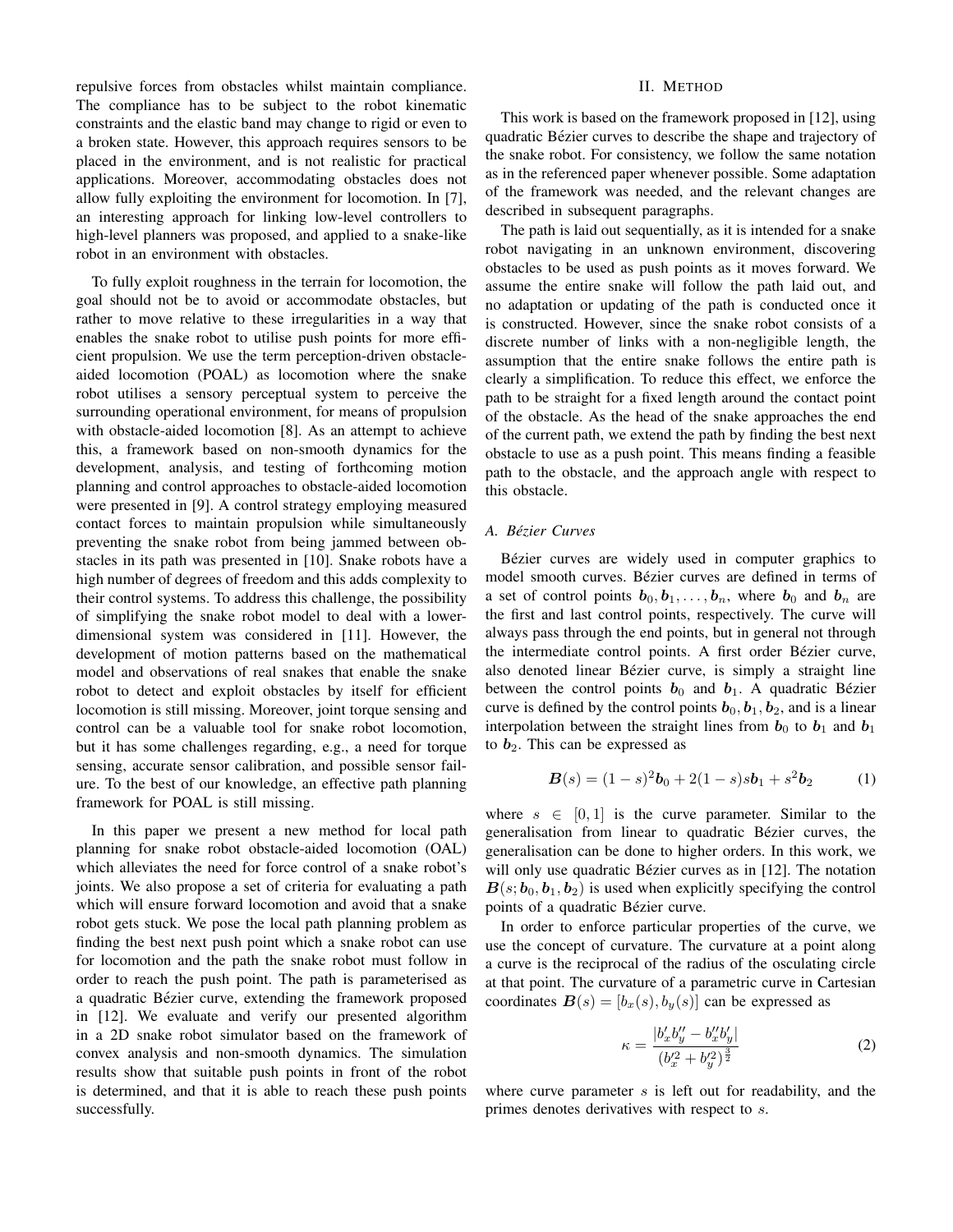#### *B. Control Framework*

The control framework proposed in [12] is based on specifying the desired shape of the snake as a continuous curve, denoted the shape curve, by a set of shape control points (SCP). In addition, each SCP is assigned a tangent angle. These SCPs are then connected by quadratic Bézier curves, which define the shape curve. SCP  $i$  is denoted  $P_i$ . In order to find this quadratic Bézier curve, the intermediate point  ${\bf P}_{i,i+1}$  between SCP  ${\bf P}_i$  and  ${\bf P}_{i+1}$  must be found, which is the crossing of the tangents from  $P_i$  and  $P_{i+1}$ . However, if the tangents are parallel, such a point only exists if both SCPs are on this line. Furthermore, and not noted in [12], this crossing of the tangents might be in a direction causing a 180 degree abrupt turn at the SCP. This is clearly not the desired behavior and can be overcome by using higher order Bézier curves. We choose to continue using quadratic Bézier curves, adding additional SCPs when needed to avoid these 180 degree change of direction. In general, quadratic Bézier Curves behave more predictable and are easier to work with. We will also consider the intermediate points when searching for a feasible path, as this simplifies the implementation.

Note the slight change in notation compared to the section on Bézier curves, where also the intermediate point of a quadratic Bézier curve was denoted as a control point. For the control framework, the end points of the Bézier curves are the SCPs.

We employ the framework to construct a path in an environment with a set of obstacles. As a simplification, ground friction is neglected, although friction is included in the subsequent case study. The only forces acting on the snake will be from the obstacles, and perpendicular to the tangent of the snake at the obstacle. We denote these points as *push points*. Neglecting friction simplifies the analysis considerably. The path is constructed sequentially, so that when the head of the snake approaches the end of the current shape curve, a new push point along with a path to this push point is found, and added to the shape curve.

The snake is assumed to be perfectly aligned with the shape curve and in contact with a set of active push points A at location  $L_a$  for push point  $a \in A$ . The unit tangent of the snake at push point  $a$  is denoted  $\mathbf{T}_a$ , and the unit normal vector in the direction of the resulting reaction force exerted by the obstacle on the snake, if the snake is pushing against the obstacle, is denoted  $N_a$ . In Fig. 1 an illustration of the snake robot close to an obstacle is shown. The dashed blue line is the path to be followed, the yellow dot is  $L_a$  for the particular obstacle  $a$ , and the black line represent  $N_a$ . In the following, we define a set of criteria which must be met in order for the snake to move forward.

The push points are chosen such that a rigid snake is not able to rotate about any of the push points. This means that for each push point, there must be at least two other push points, one capable of producing a torque in a clockwise direction, and one in a counter clockwise direction. We define the vector



Fig. 1. Illustration of snake robot on path close to obstacle

from the location of push point  $L_{\hat{a}}$  to  $L_a$  as

$$
\mathbf{D}_{\hat{a}a} = \mathbf{L}_a - \mathbf{L}_{\hat{a}} \tag{3}
$$

So the torque about push point  $a$  due to a unit force vector at push point  $\hat{a}$  can be expressed as

$$
\tau_{\hat{a}a} = \mathbf{D}_{\hat{a}a} \times \mathbf{N}_{\hat{a}} \tag{4}
$$

Note that we are only considering 2D planar motion in this paper, and there is a slight abuse of notation in eq. (4). Strictly speaking the cross product is not defined in 2D, while in eq. (4) we implicitly assume the vectors are augmented by a zero in the third dimension. Furthermore, the result of the cross product is a 3D vector itself, but only the third component will be nonzero and of interest. It is only the third component we are considering, and therefor treating it as a scalar.

In order to oppose a rotation about push point  $a$ , we require

$$
\sum_{\hat{a}\in\mathbb{A}\setminus a} \max(\tau_{\hat{a}a}, 0) \geq \underline{\tau} \tag{5a}
$$

$$
\sum_{\hat{a}\in\mathbb{A}\setminus a} -\min(\tau_{\hat{a}a},0) \geq \underline{\tau} \tag{5b}
$$

where  $\tau$  is a strictly positive threshold parameter. Note that the summation could also be conducted over the entire set A as  $\tau_{aa}$  will always be zero.

It is not enough to merely ensure that the snake can not rotate about any of the push points, it must also be able to produce a propulsive force in the direction of motion. The direction of motion is a vector pointing from the tail towards the head, as an infinitesimal small gliding motion along the path will change the center of gravity in this direction. Under the assumption of no friction, the resultant forces needed to move the snake forward will be in the same direction. We represent the direction of motion by a unit vector R, and the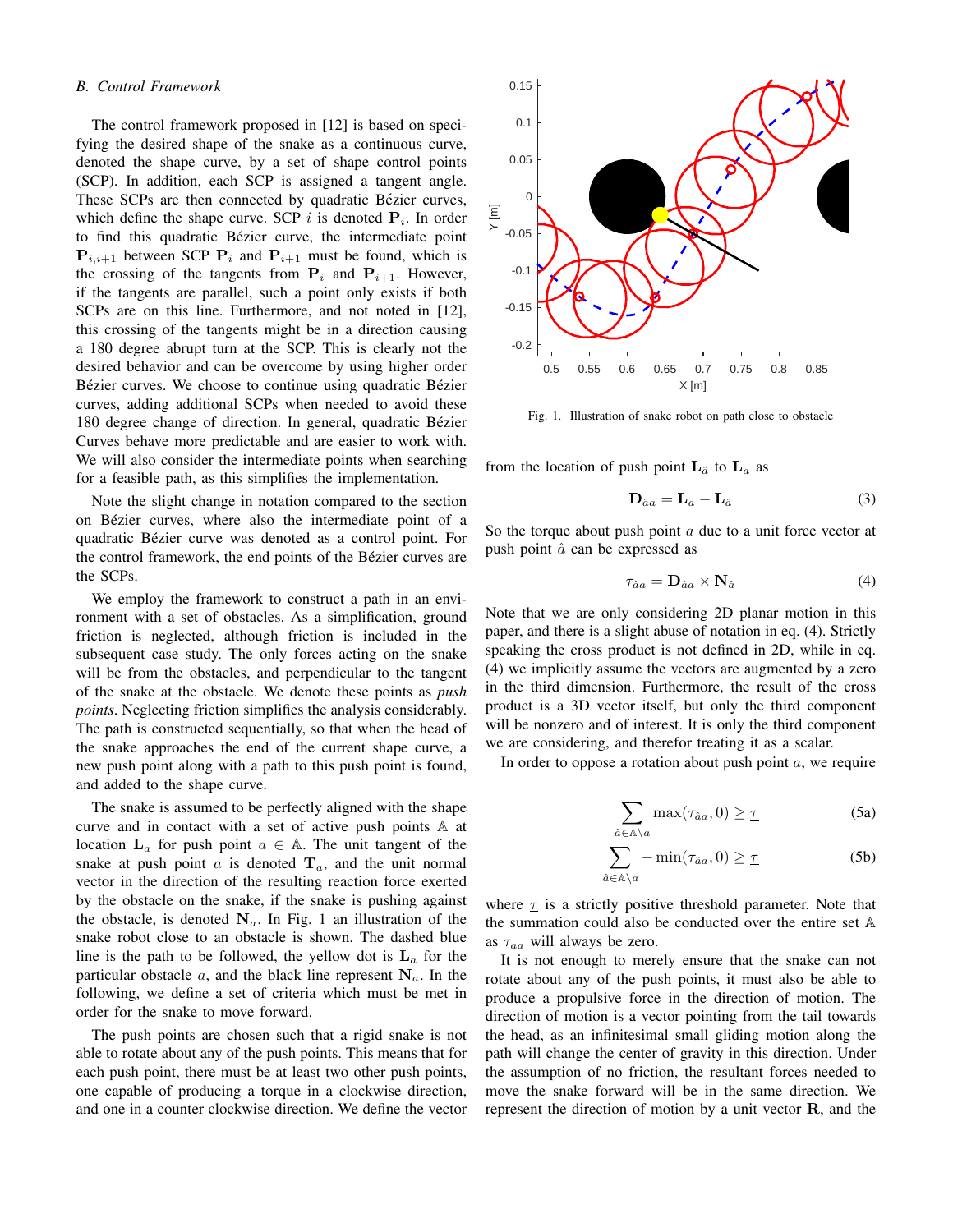propulsive component of all push points are projected onto this vector, denoted  $f_a^r$ , expressed by

$$
f_a^r = \mathbf{N}_a \cdot \mathbf{R} \tag{6}
$$

while the total resulting force from unit vectors at each push point is then expressed as

$$
F^r = \sum_{a \in \mathbb{A}} f_a^r \tag{7}
$$

To summarise, for a set of active push points, we require the push points to be located and oriented in such a way that eq. (5) is satisfied for all active push points, and  $F^r \geq f$ 

It could be argued that only components in the desired direction should be included, not also negative terms. We choose deliberately to penalise negative terms, as they seem to greatly increase the possibility of jamming.

*1) Finding a path to an obstacle:* In the following, we present an approach to parameterise a path to an obstacle, respecting curvature requirements and avoiding collisions with other obstacles.

We assume the head of the snake is at the end of the current shape curve, and we would like to select an obstacle from a set of potential obstacles  $\mathbb B$ . For a particular obstacle  $b \in \mathbb B$  and an approach angle β, the location of the resulting contact point between the snake and the obstacle is denoted  $\mathbf{L}_{b,\beta}^c$ , and the unit normal force vector acting on the snake at  $\mathbf{L}_{b,\beta}^c$  is denoted  $\mathbf{N}_{b,\beta}$ . Note that strictly speaking  $\mathbf{N}_{b,\beta}$  is only dependent on  $\beta$ , and is uniquely defined by  $\beta$ .  $\mathbf{T}_{b,\beta}$  is perpendicular to to  $\mathbf{N}_{b,\beta}$ , but not uniquely defined, as a rotation of 180 degrees will also meet this requirement. This corresponds to approaching an obstacle on the left or right side. In this work, both sides are considered.

For each potential obstacle and approach angle pair  $(b, \beta)$ , a feasible path from the current head position, assumed located at the last SCP  $P_k$  with orientation  $\psi_k$ , to a point  $L_{b,\beta}$  such that the snake will contact the obstacle at  $\mathbf{L}_{b,\beta}^c$  is attempted constructed. For a snake width no width  $\mathbf{L}_{b,\beta}^c$  and  $\mathbf{L}_{b,\beta}$  will coincide, otherwise  $\mathbf{L}_{b,\beta}$  is adjusted to  $\mathbf{L}_{b,\beta}^{c}$  to account for the width of the snake. In this work, we simply search for a path which will avoid collision with any obstacle and satisfy a curvature requirement. As noted, we impose the requirement that the shape curve should be straight in the vicinity of push points, ensuring the particular approach angle is maintained for a snake with a finite number of links. This is done by selecting the first Bézier segment to simply be a projection of  $\mathbf{P}_k$  along  $\psi_k$  for a distance of  $\frac{l_c}{2}$  to  $\hat{\mathbf{P}}_{k+1}$ .  $l_c$  is the parameter defining the straight line segment length at each obstacle. This can be expressed as

$$
\hat{\mathbf{P}}_{k+1} = \mathbf{P}_k + \frac{l_c}{2} \left[ \cos \psi_k \quad \sin \psi_k \right] \tag{8}
$$

The hat is used in order to denote a possible path,  $\dot{P}$  a potential SCP. The intermediate point for the straight line segment can then be chosen freely on this line, we use the midpoint

$$
\hat{\mathbf{P}}_{k,k+1} = \frac{\mathbf{P}_k + \hat{\mathbf{P}}_{k+1}}{2} \tag{9}
$$

The first straight line Bézier segment is then given as

$$
\boldsymbol{B}(s; \mathbf{P}_1, \hat{\mathbf{P}}_{k,k+1}, \hat{\mathbf{P}}_{k+1})
$$
\n(10)

Likewise, a backward projection along  $\beta$  is conducted from  $\mathbf{L}_{b,\beta}$ . However, the path can approach  $\mathbf{L}_{b,\beta}$  from both sides. We introduce the variable  $\chi \in \{-1,1\}$ , and the backward projection can then be expressed as

$$
\hat{\mathbf{P}}_{k+3}^{b,\beta} = \mathbf{L}_{b,\beta} + \chi \frac{l_c}{2} \left[ \cos \beta \quad \sin \beta \right] \tag{11}
$$

As indicated by the  $k + 3$  subscript, we use two quadratic Bézier segments to construct the curve between these two projected potential SCPs. The intermediate point  $\hat{\mathbf{P}}_{k+3,k+4}^{b,\beta}$ between  $\hat{P}_{k+3}^{b,\beta}$  and  $L_{b,\beta}$  is again chosen as the midpoint, and the last potential SCP is

$$
\hat{\mathbf{P}}_{k+4}^{b,\beta} = \mathbf{L}_{b,\beta} \tag{12}
$$

In the following we operate directly on the intermediate and control points of the Bézier curves, not the interface provided by the original control framework specifying control points and tangents. The first potential intermediate control point is then given by

$$
\hat{\mathbf{P}}_{k+1,k+2}^{b,\beta} = \hat{\mathbf{P}}_{k+1} + c_1 l_k^{b,\beta} \left[ \cos \psi_k \quad \sin \psi_k \right] \tag{13}
$$

where  $c_1$  is a positive variable to be decided and  $l_k^{b,\beta}$  is the euclidean distance between  $\hat{P}_{k+1}$  and  $\hat{P}_{k+3}^{b,\beta}$ , that is

$$
l_k^{b,\beta} = \left\| \hat{\mathbf{P}}_{k+3}^{b,\beta} - \hat{\mathbf{P}}_{k+1} \right\| \tag{14}
$$

The second potential intermediate control point  $\hat{\mathbf{P}}_{k+2,k+3}^{b,\beta}$  is likewise constructed by

$$
\hat{\mathbf{P}}_{k+2,k+3}^{b,\beta} = \hat{\mathbf{P}}_{k+3}^{b,\beta} + c_3 l_k^{b,\beta} \chi \left[ \cos \beta - \sin \beta \right] \tag{15}
$$

where  $c_3$  is a positive variable. The last potential SCP is constructed as a convex combination of the former potential intermediate control points as

$$
\hat{\mathbf{P}}_{k+2}^{b,\beta} = (1 - c_2) \hat{\mathbf{P}}_{k+1,k+2}^{b,\beta} + c_2 \hat{\mathbf{P}}_{k+2,k+3}^{b,\beta} \tag{16}
$$

where  $c_2 \in [0, 1]$  is a variable to be decided.

For a particular set  $(b, \beta)$  there is some degree of freedom in finding the path to  $\mathbf{L}_{b,\beta}$ , depending on the variables  $\mathbf{c} =$  $(c_1, c_2, c_3, \chi)$ . This allows searching for a path meeting certain requirements. In Fig. 2 we see an example continuation of a path for a set of c, with SCPs marked with circles and intermediate control points with crosses. Blue color is used for the fixed control points, and red color for control points which are determined by c. In Fig. 3 three different paths for various c are shown, for the same obstacle with identical approach angle.

The path from the current head to a particular obstacle  $(b, \beta)$ is denoted  $\hat{\mathbf{S}}(\hat{s})$ , and can be written

$$
\hat{\mathbf{S}}(\hat{s};b,\beta,\mathbf{c}) = \mathbf{B}(\hat{s} - \lfloor \hat{s} \rfloor; \hat{\mathbf{P}}_{k+\lfloor \hat{s} \rfloor}^{b,\beta}, \hat{\mathbf{P}}_{k+\lfloor \hat{s} \rfloor,k+1+\lfloor \hat{s} \rfloor}^{b,\beta},
$$

$$
\hat{\mathbf{P}}_{k+1+\lfloor \hat{s} \rfloor}^{b,\beta}), \hat{s} \in [0,4)
$$
 (17)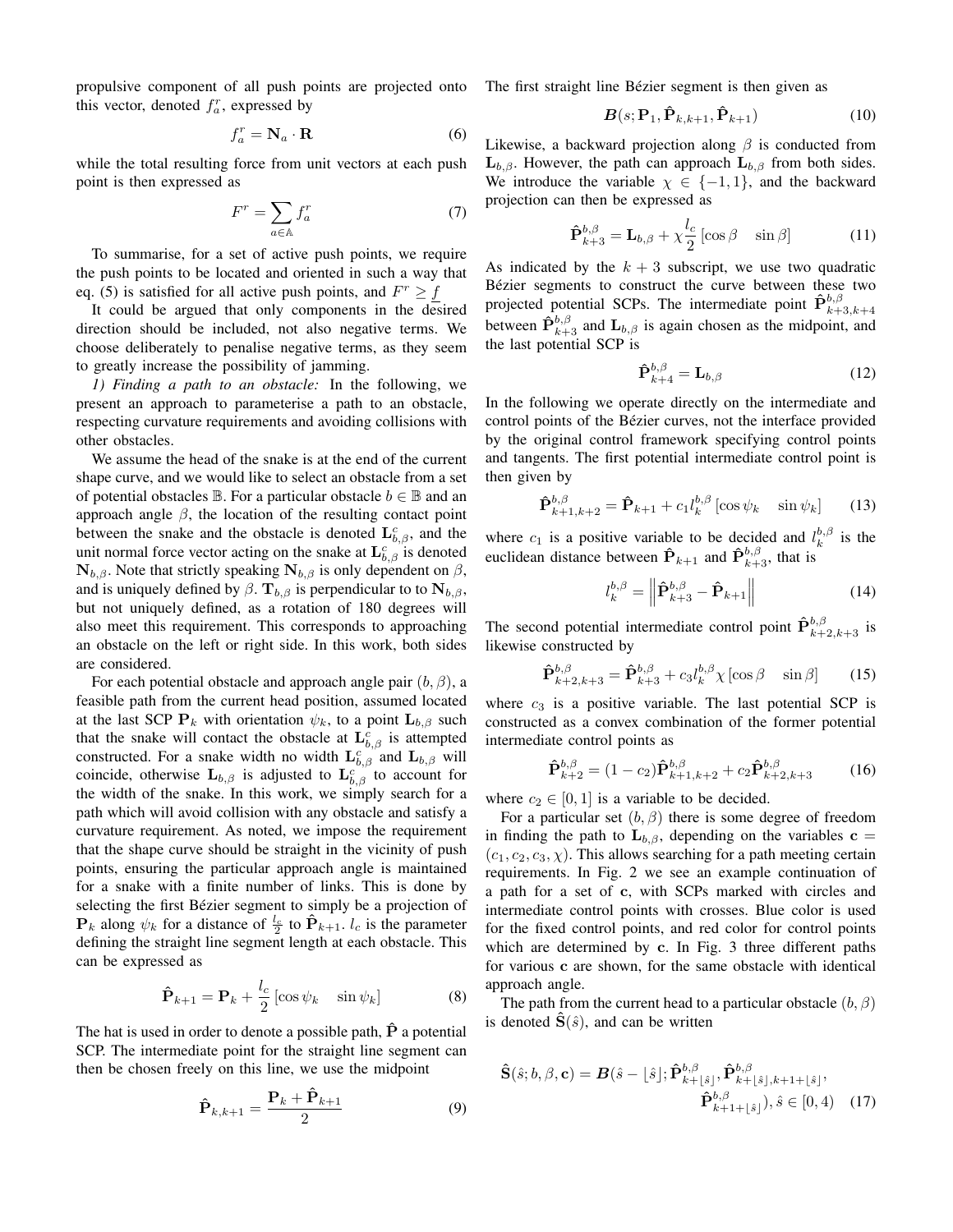

Fig. 2. Illustration of path parameterization



Fig. 3. Illustration of 3 various paths to an obstacle

where the dependence of the potential control points on c is left out for readability.

Searching for a feasible path is done by sampling the path at  $\hat{s}_i$ ,  $i \in \mathcal{I}$ , and constructing a feasibility measure, one for curvature and one for obstacle obstructions. For curvature, let  $\kappa\left(\hat{\mathbf{S}}(\hat{s}_i; b, \beta, \mathbf{c})\right)$  denote the curvature for  $\hat{s}_i$ , and  $\kappa^{\max}$  the maximum allowed curvature. The curvature violation  $V_{b,\beta,c}^{\text{curv}}$  is then formulated as

$$
V_{b,\beta,\mathbf{c}}^{\text{curv}} = \sum_{i\in\mathcal{I}} \max\left(\kappa^{\max} - \left|\kappa\left(\hat{\mathbf{S}}(\hat{s}_i; b, \beta, \mathbf{c})\right)\right|, 0\right) \quad (18)
$$

The curvature of a Bézier curve can easily be calculated analytically by using eq. (2).

Similarly, for avoiding obstacle collisions, a function measuring the obstacle violation at a point along the path denoted  $\Omega\left(\hat{\mathbf{S}}(\hat{s}_i; b, \beta, \mathbf{c})\right)$ , where  $\Omega = 0$  when there is no chance of collision at a location. The obstacle collision measure for a path can be expressed as

$$
V_{b,\beta,\mathbf{c}}^{\text{coll}} = \sum_{i \in \mathcal{I}} \Omega \left( \hat{\mathbf{S}}(\hat{s}_i; b, \beta, \mathbf{c}) \right) \tag{19}
$$

In this work, we only deal with circular links and obstacles, hence the collision measure is simply penalizing sample points closer to an obstacle than the radii of the obstacle and the circular links combined. This can be expressed mathematically as

$$
\Omega\left(\hat{\mathbf{S}}(\hat{s}_i; b, \beta, \mathbf{c})\right) = \sum_{o \in \mathcal{O}} \max\left(r_l + r_o - \left\|\hat{\mathbf{S}}(\hat{s}_i; b, \beta, \mathbf{c}) - \mathbf{L}_o\right\|, 0\right) \tag{20}
$$

where  $\mathcal O$  is the set of obstacles,  $\mathbf L_o$  and  $r_o$  the center location and radius of obstacle circle  $o$ , respectively.  $r_l$  is the radius of the links.

For finding a feasible path, we formulate an unconstrained minimization problem including the curvature violation and obstacle collision in the objective by

$$
J = -\mathcal{L} + \lambda_{\text{curv}} V^{\text{curv}} + \lambda_{\text{coll}} V^{\text{coll}} \tag{21}
$$

Where  $\mathcal L$  is the length of path, and  $\lambda$  are positive weighting parameters. For efficiently solving the optimization problems,  $\Omega\left(\hat{\mathbf{S}}(\hat{s}_i; b, \beta, \mathbf{c})\right)$  was precomputed into a 2D map, using linear interpolation in this map in the solving. Furthermore, the max term in  $V^{\text{curv}}$  was replaced with a smoothed version

$$
\max(x, y) \approx \max_{a} \frac{1}{2} \left( x + y + \sqrt{(x - y)^2 + a} \right) \tag{22}
$$

which significantly improves the convergence in solving the problem. Note that no smoothing was conducted of obstacle violation term, as this seemed unnecessary in the numerical simulations conducted. However, this could be further studied.

Once a feasible path for all  $(b, \beta)$  have been sought, with corresponding path length  $\mathcal{L}^{b,\beta}$  from the current head to the obstacle, we evaluate which obstacle and approach angle is the best.

*2) Evaluating and selecting best next obstacle:* In the previous sections, we have formulated two criteria to ensure that the snake is able to propel forward without rotating about any of the push points. Furthermore, we have proposed a method for finding a path respecting curvature conditions and avoiding collisions with obstacles. In the following, these criteria and paths are used in the evaluation of various obstacles, to select which obstacle to use as push point, how the snake should approach the obstacle and which contact angle to undertake.

For choosing the best next obstacle, we emphasise two criteria. It should bring us in the desired direction of motion, and it should be possible to continue motion forward when the new obstacle is reached. For the first criteria, we simply project the vector from the current head position to  $L_{b,\beta}$  onto the unit reference vector R representing the desired direction. This can be expressed as

$$
J_{b,\beta}^{\text{dir}} = (\mathbf{L}_{b,\beta} - \mathbf{L}_h) \cdot \mathbf{R}
$$
 (23)

and we denote  $J_{b,\beta}^{\text{dir}}$  as the direction score. The direction score will be between -1 and 1, 1 corresponding to a straight line in the same direction as  $R$ , while  $-1$  in the opposite direction.

For evaluating the push points in terms of continued forward motion, we introduce the concept of *remaining tail*, denoted  $J_{b,\beta}^{tail}$ . We use remaining tail to describe how much further the snake can move forward after reaching the push points,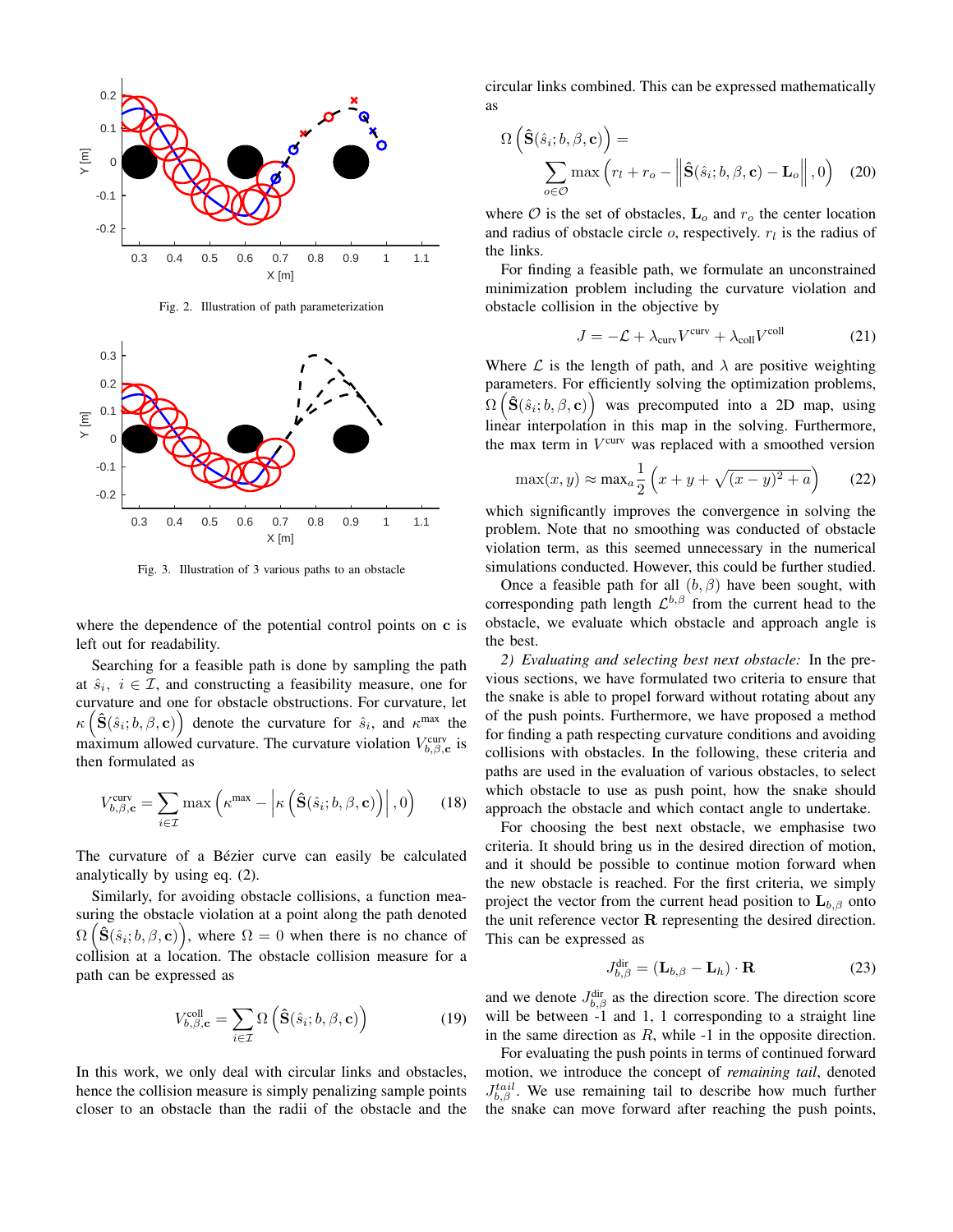without reaching any new obstacles. The idea is that the more remaining tail you have, the more freedom and possibilities you have in finding another new push points once you reached the relevant obstacle.

The overall objective function for selecting the best next obstacle is then formulated as

$$
J(b,\beta) = J_{b,\beta}^{\text{dir}} + \mu J_{b,\beta}^{tail}
$$
 (24)

where  $\mu$  is a non-negative parameter defining the relative importance of the two terms. The best next obstacle is then found as

$$
(b^*, \beta^*) = \arg\min_{b \in \mathbb{B}, \beta} J(b, \beta)
$$
 (25)

The formulation presented could be posed as a Mixed Integer Non-linear Programming (MINLP) problem, and there are available solvers. However, the formulation will be nonconvex even for fixed integer variables, and global properties of the solution is difficult to ensure. The solution approach here can be considered more as a brute force strategy, but it is the author's belief that more general optimization solvers can be used in the future, and the formulation is done with this in mind. In this work, we first find what we consider the best path for each obstacle and orientation, subsequently this path is used for choosing between the different obstacles and orientations. Combining this into one optimization problem would be natural.

## III. CASE STUDY

*1) Snake robot simulator:* In this section, we provide a short introduction to a mathematical modeling approach used as a basis for a snake robot simulator. The simulator is employed for evaluating the planning approach presented in this paper.

We have in previous works [9], [13] developed a snake robot simulator based on the framework of convex analysis and nonsmooth dynamics. The simulator has previously been successfully verified with live experiments on snake robot obstacleaided locomotion [9]. With this simulation tool, we simulate a 11 link planar snake robot with isotropic friction between each snake robot link and a horizontal ground plane. Moreover, the simulator includes friction-less contact dynamics between the snake robot and circular obstacles. The model also allows for adding Coulomb friction between the snake robot and the obstacles, but this has not been a focus for this paper and is a topic for future work. Each pair of adjacent links  $(i \text{ and }$  $i - 1$ ) are connected by a 1 degree of free rotational joint i. We employ a proportional-derivative controller in order to control each joint to a specific angle of rotation and rotational velocity:

$$
\tau_i = -K_P(\phi_{i,d} - \phi_i) - K_D(\dot{\phi}_{i,d} - \omega_i) \tag{26}
$$

where  $\tau_i$  is the torque applied to joint i,  $K_P, K_D$  are the proportional and derivative gains,  $\phi_{i,d}$ ,  $\dot{\phi}_{i,d}$  are the reference joint angle and joint velocity, and  $\phi_i, \omega_i$  are the actual joint angle and joint velocity for joint i.



Fig. 4. Obstacles and initial configuration of the snake robot for case study

There are advantages to using non-smooth dynamics for snake robot obstacle aided locomotion. The framework allows for *instantaneous* changes in velocities. Such changes are usually associated with collisions. To this end, we can formulate in a uniform manner both the smooth and non-smooth phases of motion. This is important as obstacle aided locomotion has numerous and rapidly-changing robot-obstacle contact points.

The snake robot system parameters are the same as in [9], except the friction coefficient between the snake robot and the ground floor  $\mu_T = 0.3$ , numerical treatment parameters  $r_H = 0.01$  and  $r_T = 1.0$ , proportional  $K_P = 150$  Nm and derivative  $K_D = 2$  Nm gains in the low-level controller for each joint.

The minimization problem in (21) was solved using Ipopt [14], with the maximum number of iterations set modestly to 20. Tuning of the parameters  $\lambda$  were only to provide adequate convergence to a path respecting the constraints. Optimality in terms of shortest length was not of importance in this work, the focus was on generating a feasible path. The result from the optimization was also tested with respect to feasibility, and in case of violation the result was disregarded, setting  $\mathcal{L}^{b,\beta}$  to inf. If a feasible path was found approaching from both left and right, the path with the shortest length was chosen of the two.

*2) Case description:* We generate an environment with obstacles regularly spaced on a Cartesian grid as depicted in Fig. 4. The obstacles are black circles with a radius of 0.05 m.

The initial configuration of the snake is manually constructed by a shape curve alternating sides of the obstacles, and an approach angle of 30 degrees. This is a configuration known to be advantageous for obstacle aided locomotion [9]. The initial configuration is also shown in Fig. 4, with the blue line representing the initial shape curve, red circles the snake robot and black lines the direction of the reaction force  $N_a$